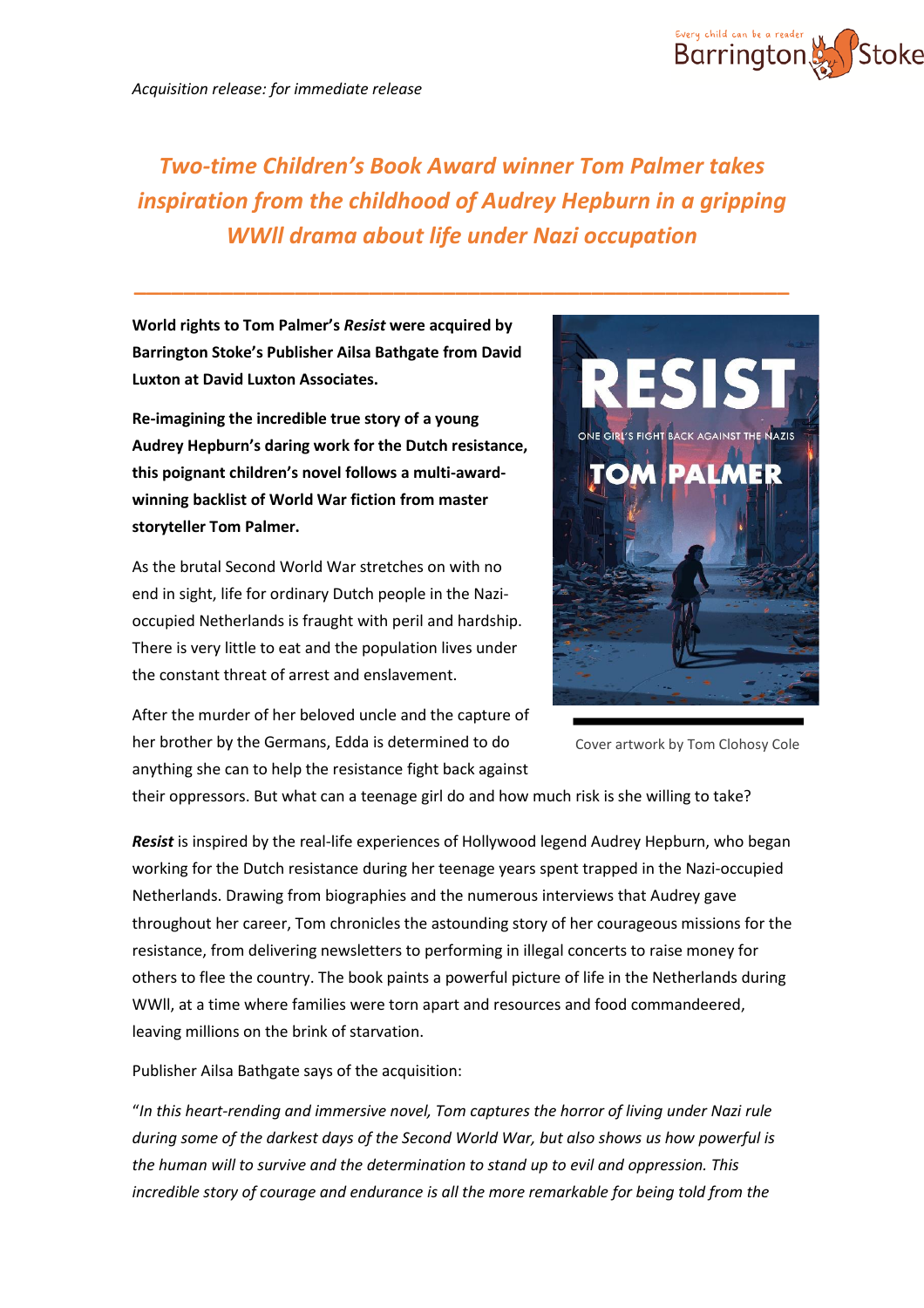

## *Acquisition release: for immediate release*

point of view of a teenage girl who found the will to fight back even when brought to the brink of starvation. It is a feat of storytelling with an impact that lasts long after you have turned the *final page."*

The novel is the latest addition to Tom's stunning backlist of World War fiction with Barrington Stoke, including FCBG Children's Book Award winners *Armistice Runner* and *D-Day Dog* and the bestselling *After the War,* which was longlisted for the 2021 CILIP Carnegie Medal and won the 2020 Young Quills Award (10-13 category).

## Tom Palmer says:

"*I've written a lot about the Second World War and have always been fascinated by stories of resistance – of ordinary people finding the courage to stand up to the Nazis who invaded and took over their homes, causing so much misery and hardship. It was such a brave thing to do and when I read about Audrey Hepburn's work for the Dutch resistance when she was a teenager, I knew it was a story I had to explore further in order to share this inspiring aspect of the war with children today.*"

*Resist* will publish 4 August 2022 with a stand-out cover by Tom Clohosy Cole, creating a stunning commercial package that sits perfectly alongside Tom's other wartime fiction. Publication will be backed by a high-profile year-long PR campaign with prominent partnerships and trade events, in addition to a busy educational programme.

#### **ABOUT THE AUTHOR**

Tom Palmer was a reluctant reader as a child and credits articles about football with getting him into reading. He went on to become a bookseller and then worked in reader development. He is now the multi-award-winning author of many books for young readers, including the acclaimed reboot of the *Roy of the Rovers* series, the FCBG Children's Book Award winners *Armistice Runner* and *D-Day Dog*, and the Carnegie-longlisted *After the War*. In 2019 Tom was awarded the National Literacy Trust's Ruth Rendell Award in recognition of his significant contribution to literacy work in the UK. He lives in Halifax.

Twitter: @tompalmerauthor l [www.tompalmer.com](http://www.tompalmer.com/)

## **CONTACT INFORMATION**

Twitter: @barringtonstoke l [www.barringtonstoke.co.uk](http://www.barringtonstoke.co.uk/) l

For further details or to register to receive a review copy, please contact Emma O'Donovan on [emma.booksniffer.odonovan@gmail.com](mailto:emma.booksniffer.odonovan@gmail.com)